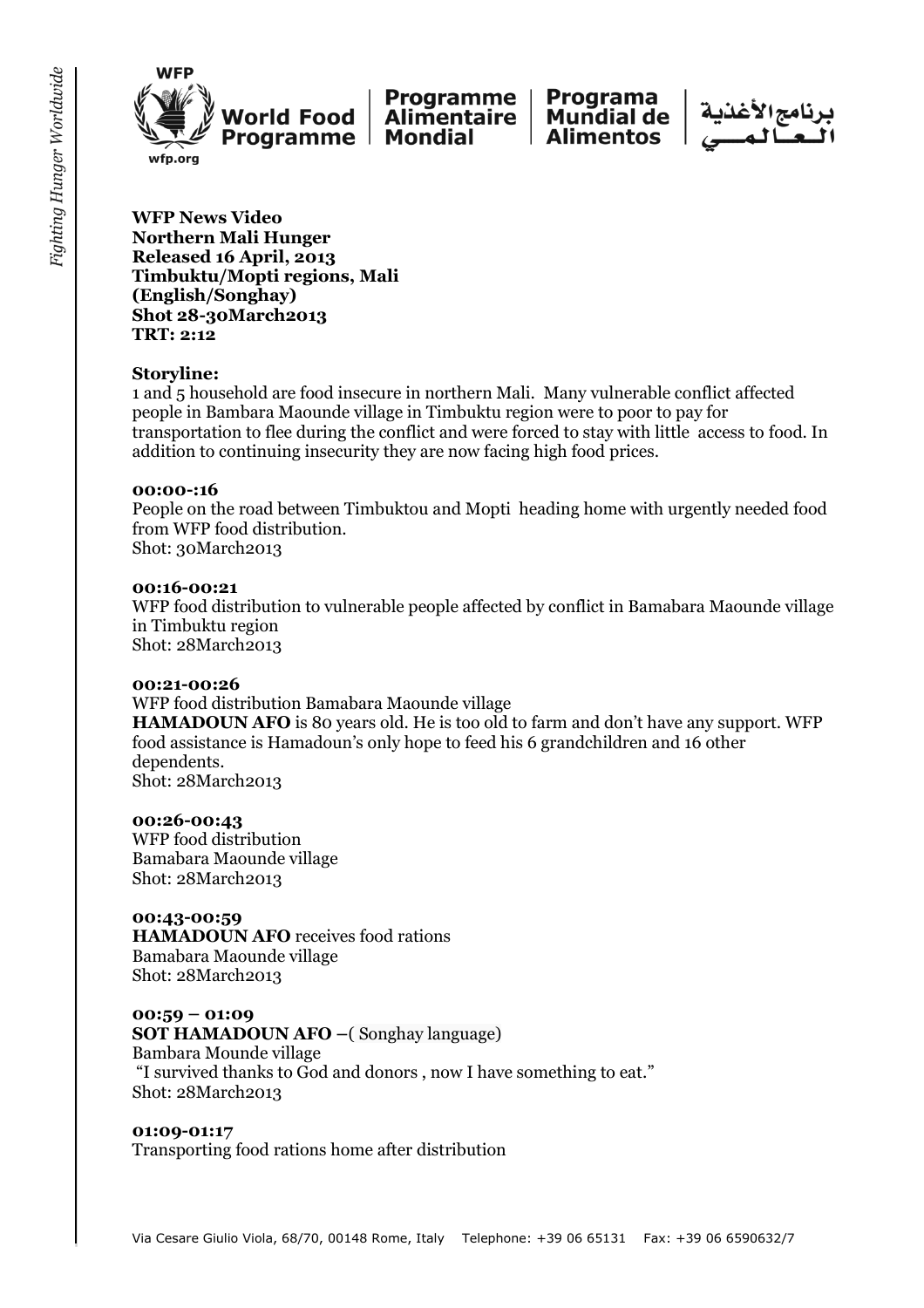

## **01:17 – 01:38**

SOT Emilia Casella-WFP Spokesperson Shot 16April2013, Rome (English) "Access is difficult because security is still really difficult. Families are feeling in danger..they don't have enough food. They don't have enough money to buy the little food that is available in the markets. Fuel prices are high, so the economy is still in very rough shape and they really need the international community's help to survive."

### **01:38 – 02:12**

Preparing, cooking and eating food rations. Final shot of **HAMADOUN AFO** eating with his grandchildren. Shot: 29March 2013

ENDS

# **WFP Operational Update**

16 April 2013

# **WFP WORKING TO BRING URGENTLY-NEEDED FOOD TO NORTHERN MALI AS FOOD SECURITY WORSENS**

**BAMAKO** – The United Nations World Food Programme [\(WFP\)](http://www.wfp.org/) is urgently working with partner organizations to reach families in northern Mali whose access to food has been reduced by the on-going conflict and is expected to worsen with the oncoming lean season, from April to June.

"I was able to go to Timbuktu last week and see how critical the humanitarian situation really is," said Sally Haydock, WFP Country Director in Mali. "The areas around Timbuktu are unsecured and difficult to access, markets are not functioning properly, foods prices are high, fuel prices are high, and there is a lack of liquidity, which means that people are not able to buy the basic necessities."

 In the northern regions of Timbuktu, Gao and Kidal, one household out of five faces extreme food shortages, with a significant deterioration of household food consumption in over the past weeks, according to recent analysis by the humanitarian community.